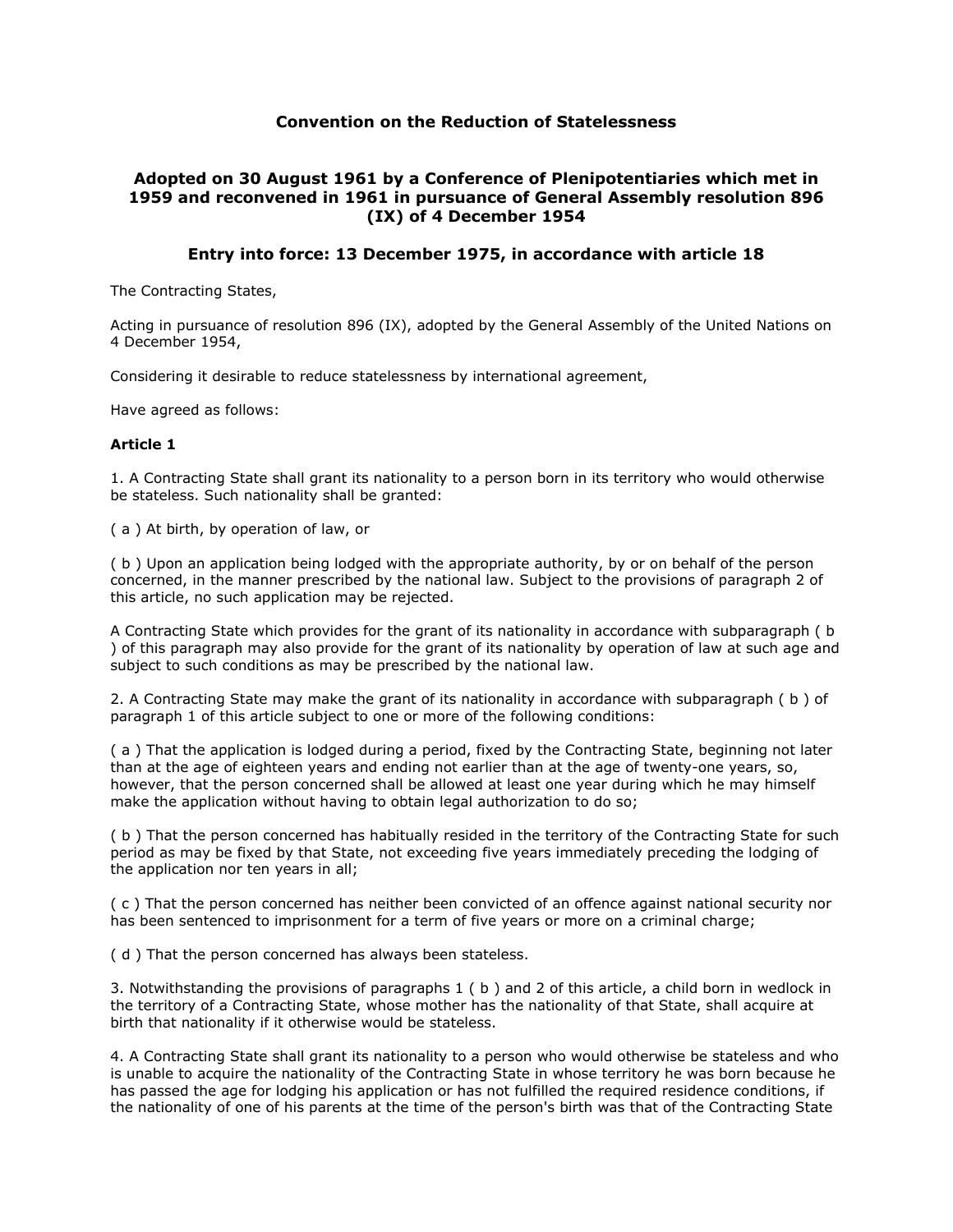first above-mentioned. If his parents did not possess the same nationality at the time of his birth, the question whether the nationality of the person concerned should follow that of the father or that of the mother shall be determined by the national law of such Contracting State. If application for such nationality is required, the application shall be made to the appropriate authority by or on behalf of the applicant in the manner prescribed by the national law. Subject to the provisions of paragraph 5 of this article, such application shall not be refused.

5. The Contracting State may make the grant of its nationality in accordance with the provisions of paragraph 4 of this article subject to one or more of the following conditions:

( a ) That the application is lodged before the applicant reaches an age, being not less than twentythree years, fixed by the Contracting State;

( b ) That the person concerned has habitually resided in the territory of the Contracting State for such period immediately preceding the lodging of the application, not exceeding three years, as may be fixed by that State;

( c ) That the person concerned has always been stateless.

## **Article 2**

A foundling found in the territory of a Contracting State shall, in the absence of proof to the contrary, be considered to have been born within that territory of parents possessing the nationality of that State.

## **Article 3**

For the purpose of determining the obligations of Contracting States under this Convention, birth on a ship or in an aircraft shall be deemed to have taken place in the territory of the State whose flag the ship flies or in the territory of the State in which the aircraft is registered, as the case may be.

### **Article 4**

1. A Contracting State shall grant its nationality to a person, not born in the territory of a Contracting State, who would otherwise be stateless, if the nationality of one of his parents at the time of the person's birth was that of that State. If his parents did not possess the same nationality at the time of his birth, the question whether the nationality of the person concerned should follow that of the father or that of the mother shall be determined by the national law of such Contracting State. Nationality granted in accordance with the provisions of this paragraph shall be granted:

( a ) At birth, by operation of law, or

( b ) Upon an application being lodged with the appropriate authority, by or on behalf of the person concerned, in the manner prescribed by the national law. Subject to the provisions of paragraph 2 of this article, no such application may be rejected.

2. A Contracting State may make the grant of its nationality in accordance with the provisions of paragraph 1 of this article subject to one or more of the following conditions:

( a ) That the application is lodged before the applicant reaches an age, being not less than twentythree years, fixed by the Contracting State;

( b ) That the person concerned has habitually resided in the territory of the Contracting State for such period immediately preceding the lodging of the application, not exceeding three years, as may be fixed by that State;

( c ) That the person concerned has not been convicted of an offence against national security;

( d ) That the person concerned has always been stateless.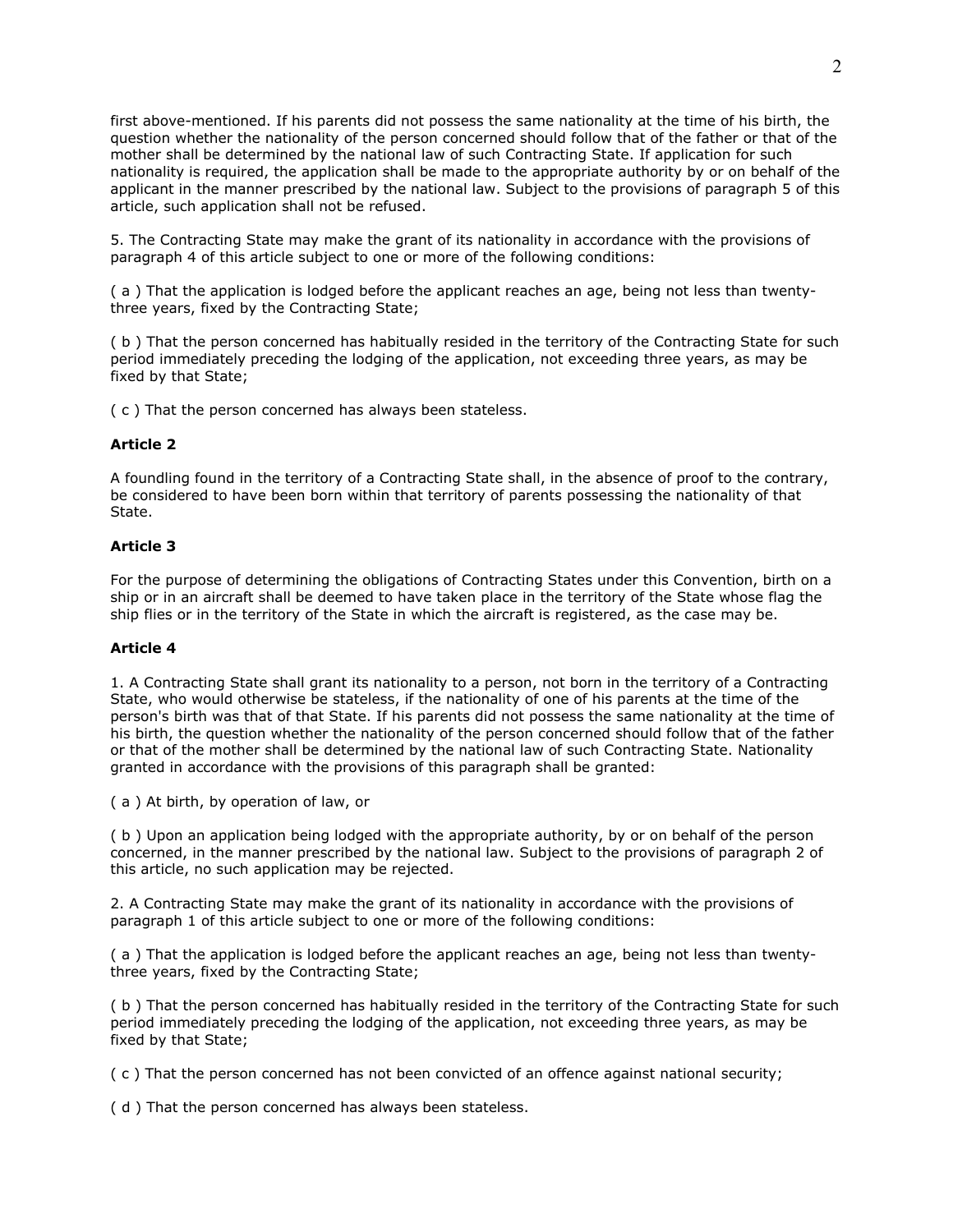## **Article 5**

1. If the law of a Contracting State entails loss of nationality as a consequence of any change in the personal status of a person such as marriage, termination of marriage, legitimation, recognition or adoption, such loss shall be conditional upon possession or acquisition of another nationality.

2. If, under the law of a Contracting State, a child born out of wedlock loses the nationality of that State in consequence of a recognition of affiliation, he shall be given an opportunity to recover that nationality by written application to the appropriate authority, and the conditions governing such application shall not be more rigorous than those laid down in paragraph 2 of article 1 of this Convention.

## **Article 6**

If the law of a Contracting State provides for loss of its nationality by a person's spouse or children as a consequence of that person losing or being deprived of that nationality, such loss shall be conditional upon their possession or acquisition of another nationality.

### **Article 7**

1. ( a ) If the law of a Contracting State entails loss or renunciation of nationality, such renunciation shall not result in loss of nationality unless the person concerned possesses or acquires another nationality;

( b ) The provisions of subparagraph ( a ) of this paragraph shall not apply where their application would be inconsistent with the principles stated in articles 13 and 14 of the Universal Declaration of Human Rights approved on 10 December 1948 by the General Assembly of the United Nations.

2. A national of a Contracting State who seeks naturalization in a foreign country shall not lose his nationality unless he acquires or has been accorded assurance of acquiring the nationality of that foreign country.

3. Subject to the provisions of paragraphs 4 and 5 of this article, a national of a Contracting State shall not lose his nationality, so as to become stateless, on the ground of departure, residence abroad, failure to register or on any similar ground.

4. A naturalized person may lose his nationality on account of residence abroad for a period, not less than seven consecutive years, specified by the law of the Contracting State concerned if he fails to declare to the appropriate authority his intention to retain his nationality.

5. In the case of a national of a Contracting State, born outside its territory, the law of that State may make the retention of its nationality after the expiry of one year from his attaining his majority conditional upon residence at that time in the territory of the State or registration with the appropriate authority.

6. Except in the circumstances mentioned in this article, a person shall not lose the nationality of a Contracting State, if such loss would render him stateless, notwithstanding that such loss is not expressly prohibited by any other provision of this Convention.

### **Article 8**

1. A Contracting State shall not deprive a person of his nationality if such deprivation would render him stateless.

2. Notwithstanding the provisions of paragraph 1 of this article, a person may be deprived of the nationality of a Contracting State: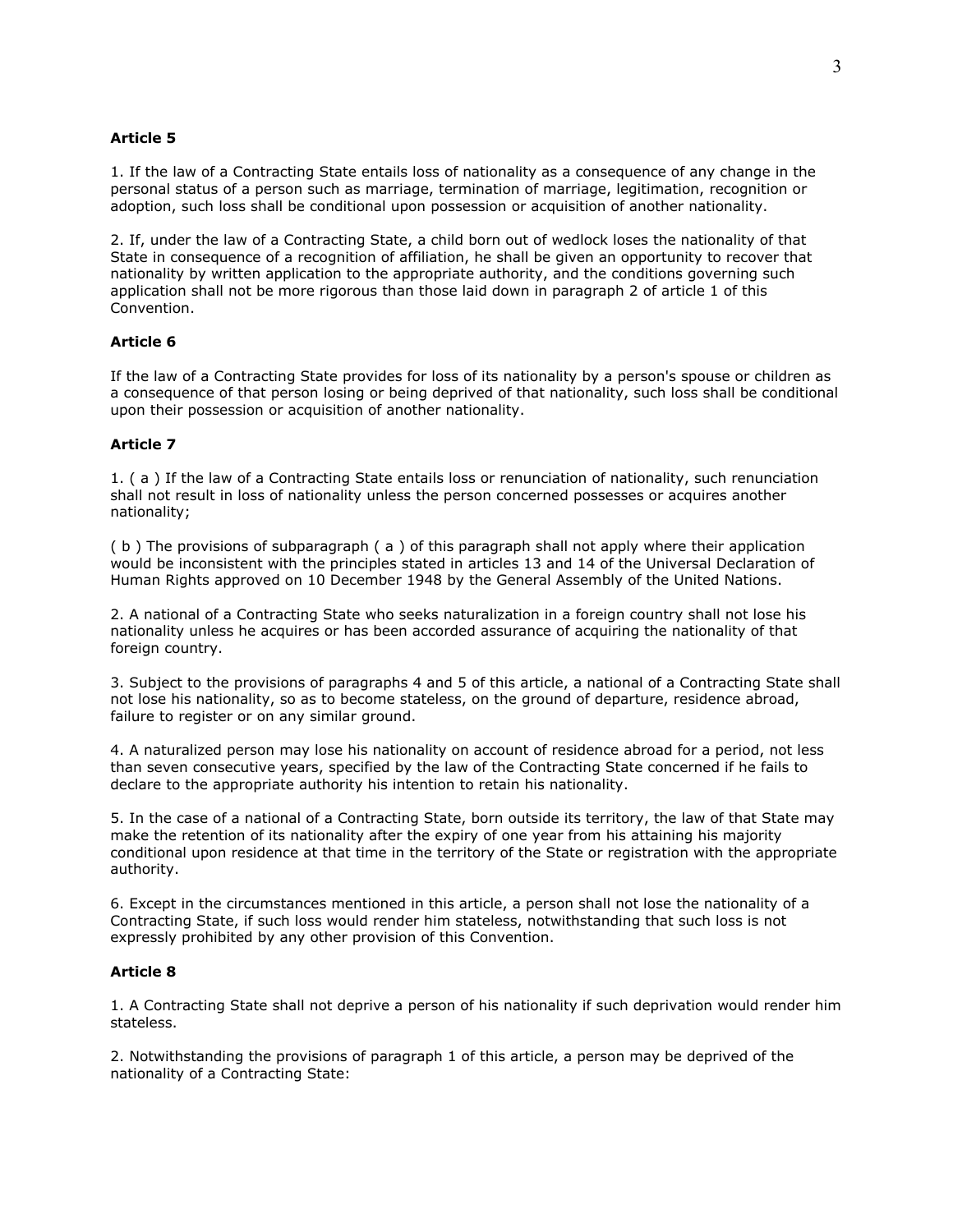( a ) In the circumstances in which, under paragraphs 4 and 5 of article 7, it is permissible that a person should lose his nationality;

( b ) Where the nationality has been obtained by misrepresentation or fraud.

3. Notwithstanding the provisions of paragraph 1 of this article, a Contracting State may retain the right to deprive a person of his nationality, if at the time of signature, ratification or accession it specifies its retention of such right on one or more of the following grounds, being grounds existing in its national law at that time:

( a ) That, inconsistently with his duty of loyalty to the Contracting State, the person:

(i) Has, in disregard of an express prohibition by the Contracting State rendered or continued to render services to, or received or continued to receive emoluments from, another State, or

(ii) Has conducted himself in a manner seriously prejudicial to the vital interests of the State;

( b ) That the person has taken an oath, or made a formal declaration, of allegiance to another State, or given definite evidence of his determination to repudiate his allegiance to the Contracting State.

4. A Contracting State shall not exercise a power of deprivation permitted by paragraphs 2 or 3 of this article except in accordance with law, which shall provide for the person concerned the right to a fair hearing by a court or other independent body.

## **Article 9**

A Contracting State may not deprive any person or group of persons of their nationality on racial, ethnic, religious or political grounds.

## **Article 10**

1. Every treaty between Contracting States providing for the transfer of territory shall include provisions designed to secure that no person shall become stateless as a result of the transfer. A Contracting State shall use its best endeavours to secure that any such treaty made by it with a State which is not a Party to this Convention includes such provisions.

2. In the absence of such provisions a Contracting State to which territory is transferred or which otherwise acquires territory shall confer its nationality on such persons as would otherwise become stateless as a result of the transfer or acquisition.

### **Article 11**

The Contracting States shall promote the establishment within the framework of the United Nations, as soon as may be after the deposit of the sixth instrument of ratification or accession, of a body to which a person claiming the benefit of this Convention may apply for the examination of his claim and for assistance in presenting it to the appropriate authority.

## **Article 12**

1. In relation to a Contracting State which does not, in accordance with the provisions of paragraph 1 of article 1 or of article 4 of this Convention, grant its nationality at birth by operation of law, the provisions of paragraph 1 of article 1 or of article 4, as the case may be, shall apply to persons born before as well as to persons born after the entry into force of this Convention.

2. The provisions of paragraph 4 of article 1 of this Convention shall apply to persons born before as well as to persons born after its entry into force.

3. The provisions of article 2 of this Convention shall apply only to foundlings found in the territory of a Contracting State after the entry into force of the Convention for that State.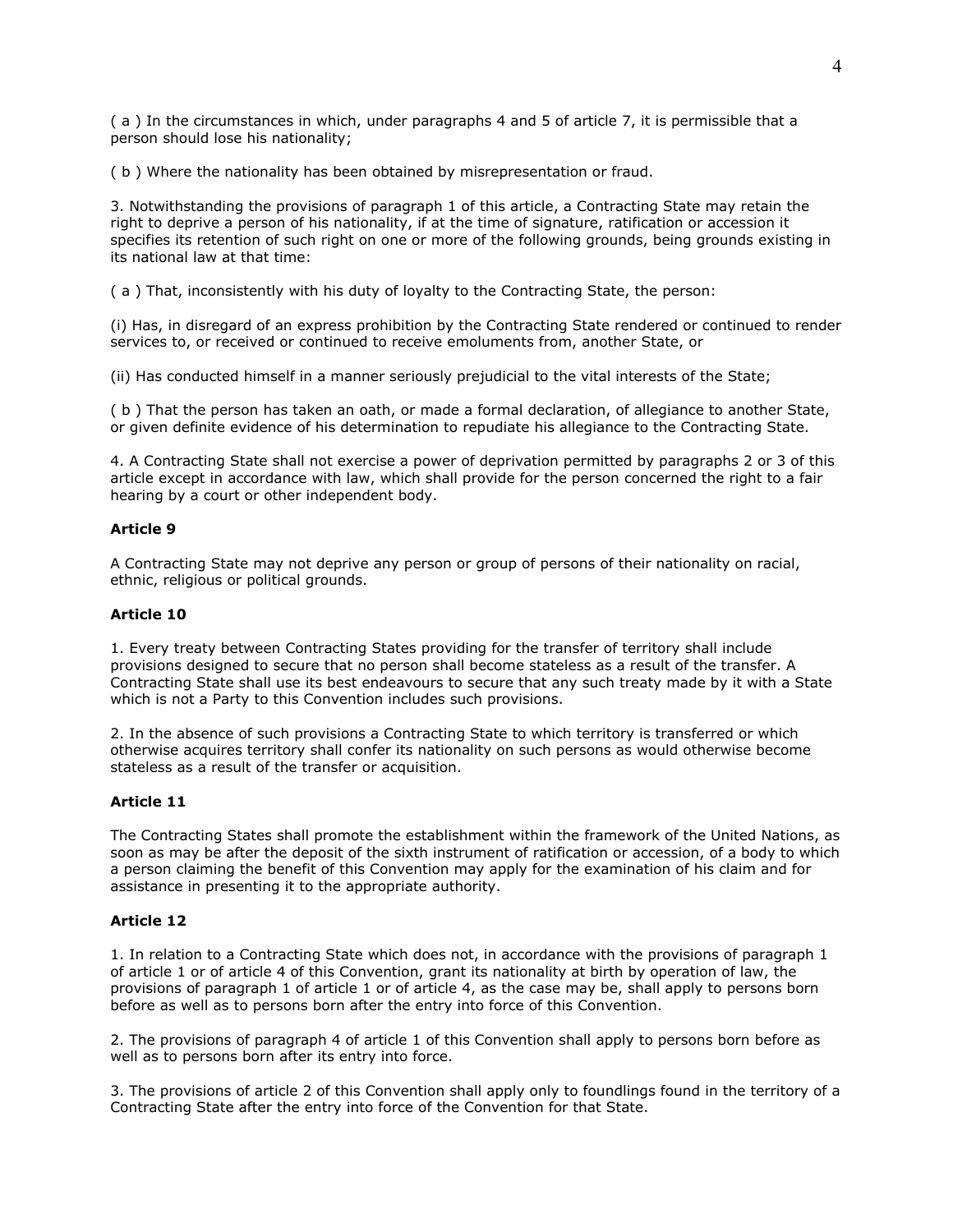## **Article 13**

This Convention shall not be construed as affecting any provisions more conducive to the reduction of statelessness which may be contained in the law of any Contracting State now or hereafter in force, or may be contained in any other convention, treaty or agreement now or hereafter in force between two or more Contracting States.

## **Article 14**

Any dispute between Contracting States concerning the interpretation or application of this Convention which cannot be settled by other means shall be submitted to the International Court of Justice at the request of any one of the parties to the dispute.

## **Article 15**

1. This Convention shall apply to all non-self-governing, trust, colonial and other non-metropolitan territories for the international relations of which any Contracting State is responsible; the Contracting State concerned shall, subject to the provisions of paragraph 2 of this article, at the time of signature, ratification or accession, declare the non-metropolitan territory or territories to which the Convention shall apply ipso facto as a result of such signature, ratification or accession.

2. In any case in which, for the purpose of nationality, a non-metropolitan territory is not treated as one with the metropolitan territory, or in any case in which the previous consent of a non-metropolitan territory is required by the constitutional laws or practices of the Contracting State or of the nonmetropolitan territory for the application of the Convention to that territory, that Contracting State shall endeavour to secure the needed consent of the non-metropolitan territory within the period of twelve months from the date of signature of the Convention by that Contracting State, and when such consent has been obtained the Contracting State shall notify the Secretary-General of the United Nations. This Convention shall apply to the territory or territories named in such notification from the date of its receipt by the Secretary-General.

3. After the expiry of the twelve-month period mentioned in paragraph 2 of this article, the Contracting States concerned shall inform the Secretary-General of the results of the consultations with those nonmetropolitan territories for whose international relations they are responsible and whose consent to the application of this Convention may have been withheld.

#### **Article 16**

1. This Convention shall be open for signature at the Headquarters of the United Nations from 30 August 1961 to 31 May 1962.

2. This Convention shall be open for signature on behalf of:

( a ) Any State Member of the United Nations;

( b ) Any other State invited to attend the United Nations Conference on the Elimination or Reduction of Future Statelessness;

( c ) Any State to which an invitation to sign or to accede may be addressed by the General Assembly of the United Nations.

3. This Convention shall be ratified and the instruments of ratification shall be deposited with the Secretary-General of the United Nations.

4. This Convention shall be open for accession by the States referred to in paragraph 2 of this article. Accession shall be effected by the deposit of an instrument of accession with the Secretary-General of the United Nations.